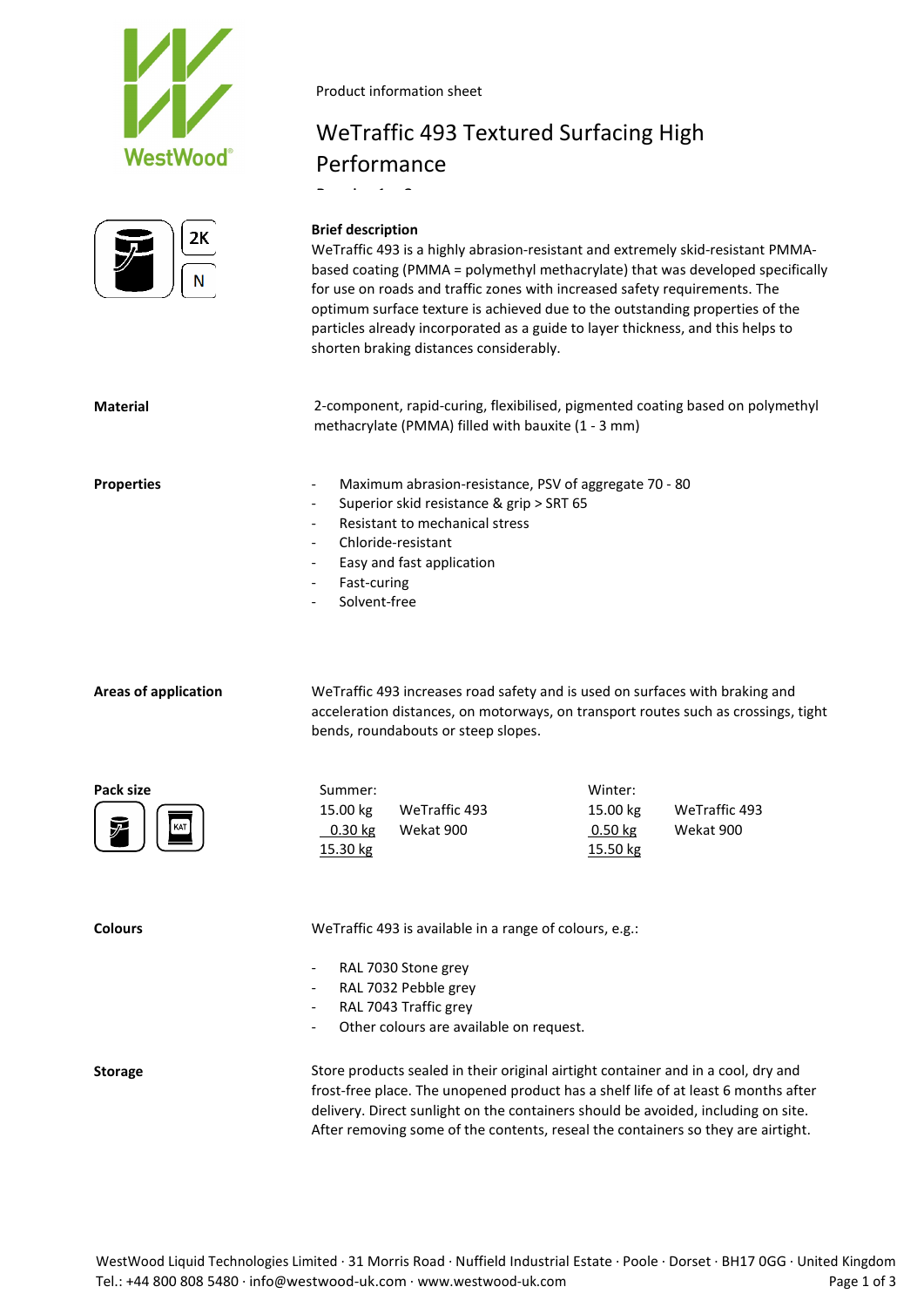

#### Product information sheet

# WeTraffic 493 Textured Surfacing High Performance

B i 1 3

The product can be applied within the following temperature ranges:

| Product              | Temperature range, in °C |                |               |  |  |
|----------------------|--------------------------|----------------|---------------|--|--|
|                      | Air                      | Substrate*     | Material      |  |  |
| <b>WeTraffic 493</b> | $-10$ to $+35$           | $-5$ to $+40*$ | $+3$ to $+30$ |  |  |

\* The substrate temperature must be at least 3 °C above the dew point during application and curing.

#### **Moisture**

The relative humidity must be  $\leq$  90%. The surface to be coated must be dry and ice-free. The surface must be protected from moisture until the coating has hardened.

| <b>Reaction times and required</b> |                    | <b>WeTraffic 493</b> (at 20 $°C$ ) |  |  |
|------------------------------------|--------------------|------------------------------------|--|--|
| amounts of catalyst                | Pot life           | approx. 12 min                     |  |  |
|                                    | Rainproof          | approx. 30 min                     |  |  |
|                                    | Can be walked on/  |                                    |  |  |
|                                    | overcoated         | approx. 45 min                     |  |  |
|                                    | <b>Curing time</b> | 2 hours<br>approx.                 |  |  |

Higher temperatures or greater proportions of catalyst will shorten reaction times, while lower temperatures and smaller proportions of catalyst will extend reaction times.

The following table indicates the recommended amount of catalyst required to adjust the curing reaction to the temperature.

**Product Substrate temperature in °C; required amounts of Wekat 900 in % w/w (guide)**

|               |    | $+3$ |    |    | $+5$ $+10$ $+15$ $+20$ $+25$ | $+30$ | $+35$ |
|---------------|----|------|----|----|------------------------------|-------|-------|
| WeTraffic 493 | 3% | 3%   | 2% | 2% | $1.5\%$ 1.5% 1.5%            | 1%    | 1%    |

**Consumption rates Substrate**

**Technical data Density: Density: Construction Density: Density: Construction Density: Construction Density: Construction Density: Construction Density: Construction Density: Construction**

approx. 5.0 - 6.0 kg/m²

**Consumption**





**Product application Application equipment / tools**

For mixing the product:

Asphalt / Concrete

Mixing tool with twin-paddle stirrer

For applying the product: - Smoothing trowel

Surface treatment with: - Textured roller

## **Application conditions Temperatures**